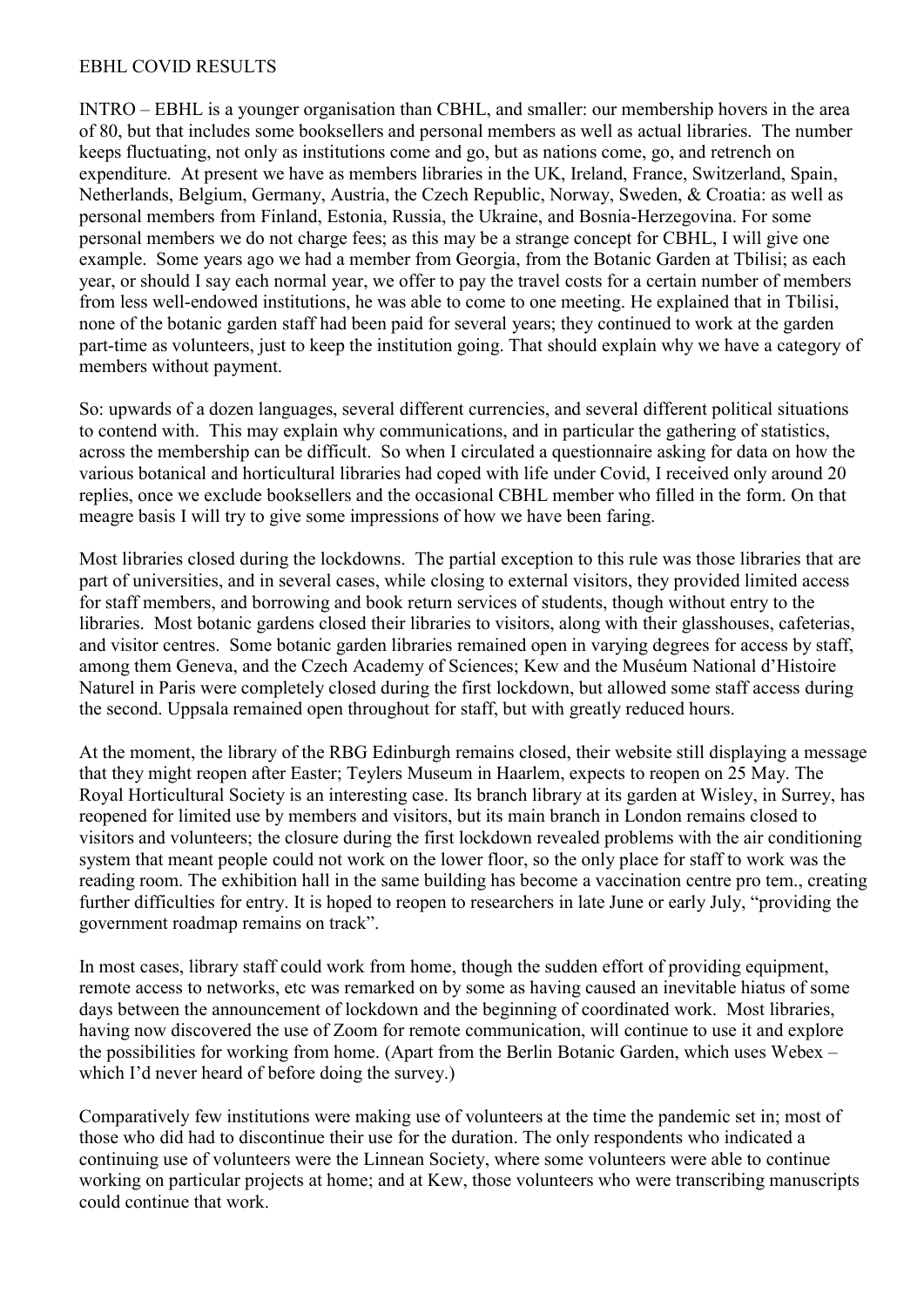Only a few institutions operated a furlough scheme for staff, Kew and the Royal Horticultural Society in particular, and no doubt because the British government was operating a national furlough scheme. Of continental libraries, only the Muséum National d'Histoire Naturelle seems to have introduced furlough arrangements, and then only for a specified number of days per staff member.

No library that contributed information to us has had to cut its staff numbers as a result of the Covid crisis. The only one of our libraries that has closed down permanently in the past year is the Freshwater Biological Association Library, in the Lake District of England, which has been disbanded, but as the result of decisions taken before the pandemic: the RBG Edinburgh has taken its library, and the status of the archives is still under discussion.

Those libraries that already had functioning online services and exhibitions continued this work; others found themselves beginning. The Naturalis Biodiversity Centre in Netherlands had had to develop their digital services a few years before, when the Centre was closed for building work. Most libraries, having discovered the advantages brought about by online services and working from home, will continue to use these procedures in future.

There were few fears expressed about the effect of closures etc. on the condition of the collections. Those institutions where staff access was still barred or limited showed some apprehensions - "hard to maintain good collections care and management when you are physically distanced from the collections" – but at the Royal Horticultural Society, the turning-off of the air-conditioning system during the first lockdown reduced the temperature in the storage rooms. The staff and members might not have been happy about lockdown, but the books were enjoying it.

One gratifying thing was the number of institutions that specified EBHL facilities among the functions that they continued during lockdown, and I am sure that many institutions continued to benefit during the pandemic from the availability to beg scanned documents from their colleagues.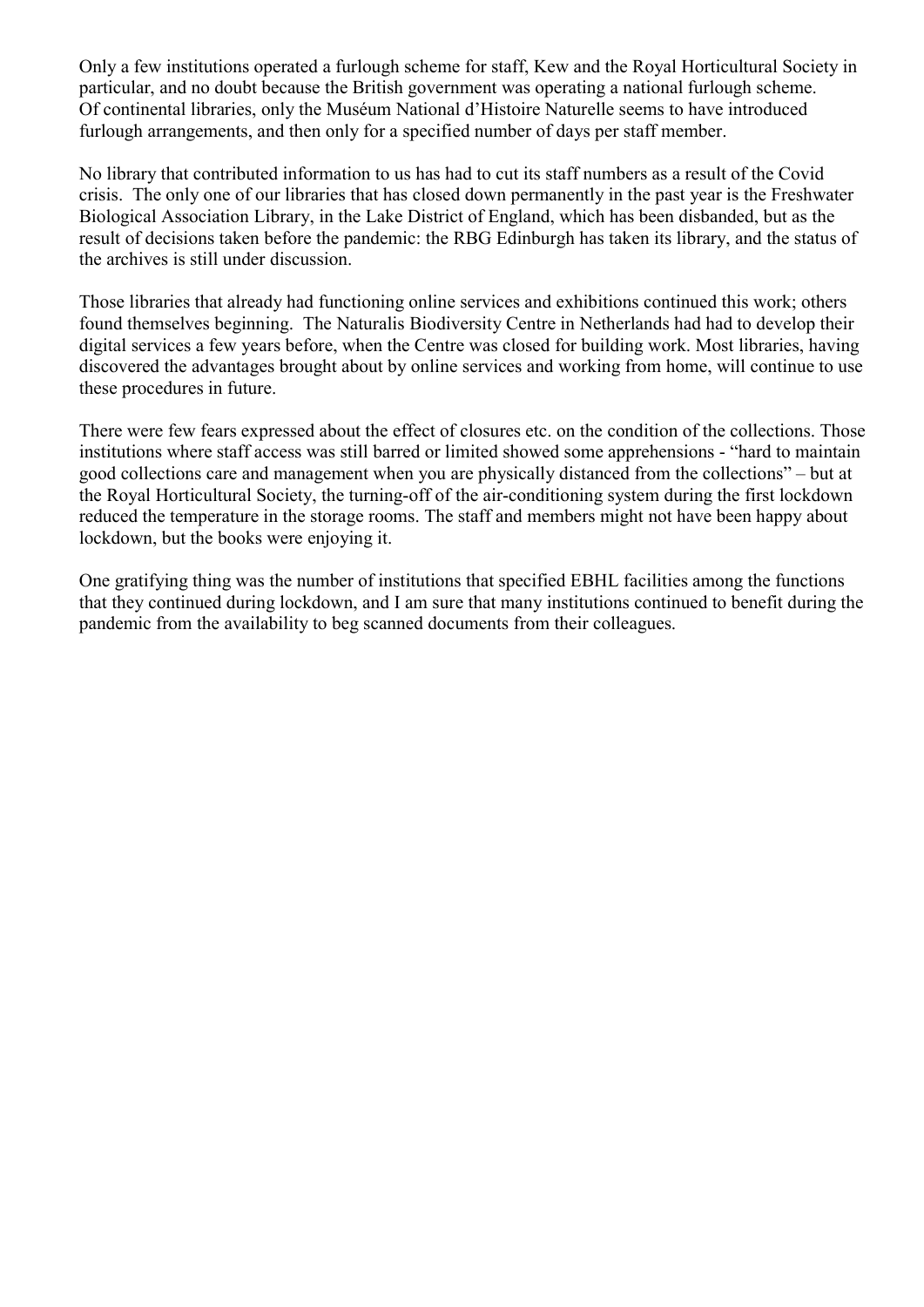RBG Edinburgh – 5 staff, 30 volunteers; closed completely, and still (website says may reopen after Easter); online services, EBHL facilities; staff could work from home; no cuts [5 sites]; staff allowed brief visits to monitor collections; click & collect services; flexible hours &c probably in future

Linnean Society – 6 staff; closed during both lockdowns; online services, EBHL facilities, online exhibitions; staff created an online bibliography and electronic resources list for members; no furloughs; most volunteers couldn't get in, but a few continued with project work from home; contact maintained with weekly virtual staff meetings, this will continue

Freshwater Biological Association Library – 10 staff, 3 volunteers, no librarian; closed; email or online services to visitors; most staff could work from home, except essential staff; furloughs, no staff cuts; but library will probably close as institution moves to different quarters

Cory Library, Cambridge BG – closed

RBG Kew  $-$  20 staff, 2 libraries; both closed during 1<sup>st</sup> lockdown; reopened August 2020 for "virtual services" (enquiries, digital delivery, click and collect); access to stacks for staff January 2021, reading room & enquiry desk for staff & students from April 2021, visitors expected from June; online services, EBHL facilities, online exhibitions; "enhanced e-books offer" during lockdown; furloughs; no cuts, but one voluntary redundancy which remains unfilled until year end; volunteers discontinued except for those doing transcriptions remotely; Teams &c, will continue; a year without conservation work on books

Royal Horticultural Society, Lindley Library – 12 staff (London) + other branches – London branch closed since beginning of lockdown, hoped to reopen this summer; Wisley and Harlow Carr libraries operate lending and enquiry services, but no reading room access; email and online services to visitors, online exhibitions; no staff cuts; furloughs; volunteer access in London suspended; enhanced e-books offer during lockdown

# IRELAND

National Botanic Garden Library – 2 staff, 2 volunteers; closed; online services to members, EBHL facilities, online exhibitions; staff worked mostly from home; no furloughs, no staff cuts; "hard to maintain good collections care and management when you are physically distanced from the collections"

# FRANCE

Muséum National d'Histoire Naturelle – 60 staff; closed during  $1<sup>st</sup>$  lockdown, partially open during  $2<sup>nd</sup>$ ; during lockdown offered online services to members, EBHL facilities, online exhibitions; most staff could work from home; some furlough days compulsory in first lockdown; no staff cuts; normal research for public severely disrupted

Bibliothèque Botanique et Phytosociologique de Bailleul – 2.5 staff; library closed during lockdown; during lockdown offered online services to members, EBHL facilities, online exhibitions; staff could not work from home during 1<sup>st</sup> lockdown, but could during 2<sup>nd</sup>; no staff cuts; no impact

#### **BELGIUM**

staff working from home

NBG Meise – open by appointment  $\qquad \qquad -$  garden closed during  $1<sup>st</sup>$  lockdown; library

# UK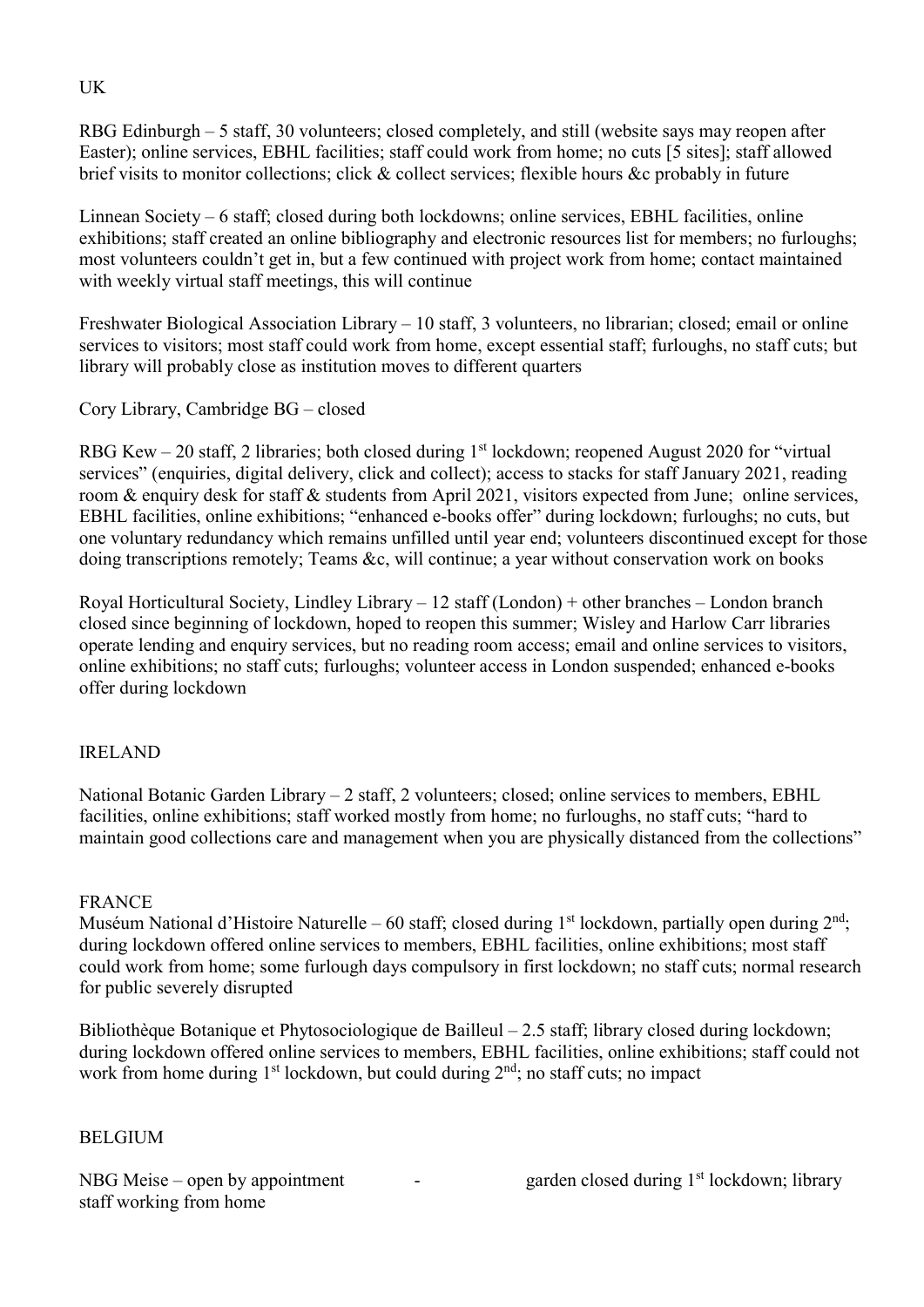## SWITZERLAND

Conservatoire et Jardin Botaniques de Genève – 8 staff; library closed to public but BG staff could maintain access; online services, EBHL facilities, online exhibitions; no furloughs, no staff cuts; staff could work from home after a short interval; home working 1-2 days pw will continue

### SPAIN

Madrid BG – library closed during lockdowns; all services continued which didn't require use of premises; staff could work from home after some difficulty; no furlough, no staff cuts; working from home will continue in longer term

#### GERMANY

Botanischen Museum und Botanischen Garten, Berlin-Dahlem – 9 staff; reading room closed; online services to members, EBHL facilities; no cuts, no furlough; webex & telephone contact

Botanischer Garten Kiel – glasshouses closed;

## **AUSTRIA**

Naturhistorisches Museum, Vienna – closed during lockdowns; currently open

## CZECH REPUBLIC

Botany Institute, Czech Academy of Sciences - closed to external visitors, but accessible to staff; all services for staff continued, no new digital services introduced; staff worked from home as much as possible; no staff cuts, no volunteers anyway;

#### **SWEDEN**

Uppsala University Library – c.200 staff; did not close library, but visitor hours reduced and only necessary enquiries allowed, fetching services limited; online services to members, EBHL facilities, online exhibitions; no furloughs, no staff cuts; staff now used to Zoom

Gothenburg University Library – remains open but limited access, pick-up & return of books only

#### NORWAY

University of Oslo – library closed to external visitors, but accessible to students  $\&$  staff

#### NETHERLANDS

Wageningen University, Special Collections Library – 2.5 staff; library closed; online services to members, EBHL facilities, online exhibitions; no furloughs, no staff cuts, no home working; Zoom